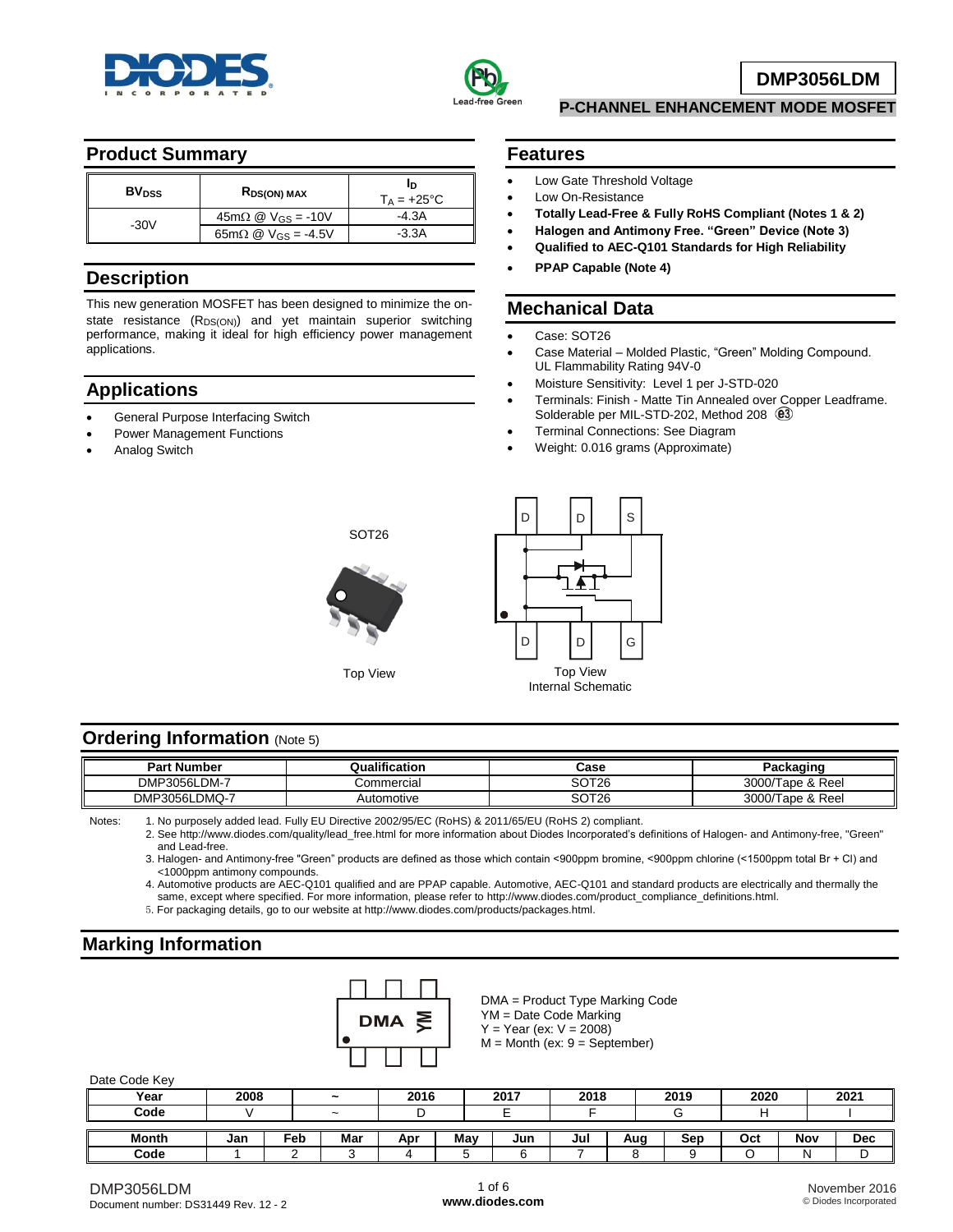

# **Maximum Ratings** (@T<sub>A</sub> = +25°C, unless otherwise specified.)

| <b>Characteristic</b>                                    |              | Symbol               | Value  | Unit   |  |
|----------------------------------------------------------|--------------|----------------------|--------|--------|--|
| Drain-Source Voltage                                     |              | Vpss                 | $-30$  |        |  |
| Gate-Source Voltage                                      |              |                      | Vgss   | ±20    |  |
|                                                          | Steady State | $T_A = +25$ °C       |        | $-4.3$ |  |
| Continuous Drain Current (Note 7) $V_{GS} = -10V$        | t < 10s      | $T_A = +25^{\circ}C$ | ID     | $-5.8$ |  |
| Maximum Continuous Body Diode Forward Current (Note 7)   |              |                      | $-2.3$ |        |  |
| Pulsed Drain Current (10 $\mu$ s Pulse, Duty Cycle = 1%) |              | <b>IDM</b>           | $-13$  |        |  |

# **Thermal Characteristics**

| <b>Characteristic</b>                                                   |                      | <b>Symbol</b>   | Value           | Unit   |
|-------------------------------------------------------------------------|----------------------|-----------------|-----------------|--------|
| Total Power Dissipation (Note 6)                                        | $T_A = +25^{\circ}C$ | P <sub>D</sub>  | 1.25            |        |
| Thermal Resistance, Junction to Ambient (Note 6)                        | <b>Steady State</b>  | $R_{AJA}$       | 100             | °C∕W   |
| Total Power Dissipation (Note 7)                                        | $T_A = +25^{\circ}C$ | P <sub>D</sub>  | l .5            |        |
| Thermal Resistance, Junction to Ambient (Note 7)<br><b>Steady State</b> |                      | $R_{AJA}$       | 86              | °C/W   |
| Thermal Resistance, Junction to Case                                    |                      | $R_{\theta}$ JC | 15.6            |        |
| Operating and Storage Temperature Range                                 |                      | Г., TsтG        | $-55$ to $+150$ | $\sim$ |

# **Electrical Characteristics** (@T<sup>A</sup> = +25°C, unless otherwise specified.)

| Characteristic                                          | Symbol                  | Min                           | <b>Typ</b> | Max                      | Unit      | <b>Test Condition</b>                                                    |  |  |
|---------------------------------------------------------|-------------------------|-------------------------------|------------|--------------------------|-----------|--------------------------------------------------------------------------|--|--|
| <b>STATIC PARAMETERS (Note 8)</b>                       |                         |                               |            |                          |           |                                                                          |  |  |
| Drain-Source Breakdown Voltage                          | <b>BV<sub>DSS</sub></b> | $-30$                         |            | $\overline{\phantom{m}}$ | V         | $V_{GS} = 0V$ , $I_D = -250 \mu A$                                       |  |  |
| Zero Gate Voltage Drain Current<br>$T_J = +25^{\circ}C$ | <b>I</b> <sub>DSS</sub> | $\overbrace{\phantom{aaaaa}}$ |            | $-1$                     | μA        | $V_{GS} = 0V$ , $V_{DS} = -30V$                                          |  |  |
| Gate-Body Leakage Current                               | lgss                    |                               |            | ±100<br>±800             | nA        | $V_{GS} = \pm 20V$ , $V_{DS} = 0V$<br>$V_{GS} = \pm 25V$ , $V_{DS} = 0V$ |  |  |
| Gate Threshold Voltage                                  | V <sub>GS(TH)</sub>     | $-1.0$                        |            | $-2.1$                   | $\vee$    | $V_{GS} = V_{DS}$ , $I_D = -250 \mu A$                                   |  |  |
| Static Drain-Source On-Resistance                       | $R_{DS(ON)}$            |                               |            | 45<br>65                 | $m\Omega$ | $V_{GS} = -10V$ , $I_D = -5A$<br>$V_{GS} = -4.5V$ , $I_D = -4.2A$        |  |  |
| Forward Transconductance                                | <b>gFS</b>              |                               | 8          |                          | s         | $V_{DS} = -10V$ , $I_D = -4.3A$                                          |  |  |
| Diode Forward Voltage                                   | <b>V<sub>SD</sub></b>   | —                             |            | $-1.2$                   | V         | $V_{GS} = 0V$ , $I_S = -1.7A$                                            |  |  |
| <b>DYNAMIC PARAMETERS (Note 9)</b>                      |                         |                               |            |                          |           |                                                                          |  |  |
| Input Capacitance                                       | $C$ <sub>iss</sub>      |                               | 948        |                          | pF        |                                                                          |  |  |
| Output Capacitance                                      | $C_{\rm oss}$           |                               | 105        |                          | pF        | $V_{GS} = 0V$ , $V_{DS} = -25V$ ,<br>$f = 1.0$ MHz                       |  |  |
| Reverse Transfer Capacitance                            | C <sub>rss</sub>        |                               | 100        |                          | pF        |                                                                          |  |  |
| <b>SWITCHING CHARACTERISTICS (Note 9)</b>               |                         |                               |            |                          |           |                                                                          |  |  |
| <b>Total Gate Charge</b>                                |                         |                               | 10.1       |                          | nC        | $V_{DS} = -15V$ , $V_{GS} = -4.5V$ .<br>$I_D = -6A$                      |  |  |
|                                                         | $Q_q$                   |                               | 21.1       |                          |           | $V_{DS} = -15V$ . $V_{GS} = -10V$ .                                      |  |  |
| Gate-Source Charge                                      | $Q_{gs}$                |                               | 2.8        | $\overline{\phantom{0}}$ | nC        | $I_D = -6A$                                                              |  |  |
| Gate-Drain Charge                                       | $Q_{\text{gd}}$         |                               | 3.2        | $\overline{\phantom{0}}$ |           |                                                                          |  |  |
| <b>Gate Resistance</b>                                  | $R_{\alpha}$            | $\overline{\phantom{0}}$      | 13.15      | $\qquad \qquad$          | Ω         | $V_{DS} = 0V$ , $V_{GS} = 0V$ , $f = 1MHz$                               |  |  |
| Turn-On Delay Time                                      | $t_{D(ON)}$             |                               | 10.2       |                          |           |                                                                          |  |  |
| <b>Rise Time</b>                                        |                         |                               | 6.6        |                          |           | $V_{DS}$ = -15V, $V_{GS}$ = -10V,                                        |  |  |
| Turn-Off Delay Time                                     | $t_{D(OFF)}$            |                               | 50.1       |                          | ns        | $I_D = -1A$ , $R_g = 6.0\Omega$                                          |  |  |
| <b>Fall Time</b>                                        | tF                      |                               | 22.3       |                          |           |                                                                          |  |  |

Notes: 6. Device mounted on FR-4 substrate PC board, 2oz copper, with minimum recommended pad layout.

7. Device mounted on FR-4 substrate PC board, 2oz copper, with 1inch square copper pad.

8. Short duration pulse test used to minimize self-heating effect.

9. Guaranteed by design. Not subject to product testing.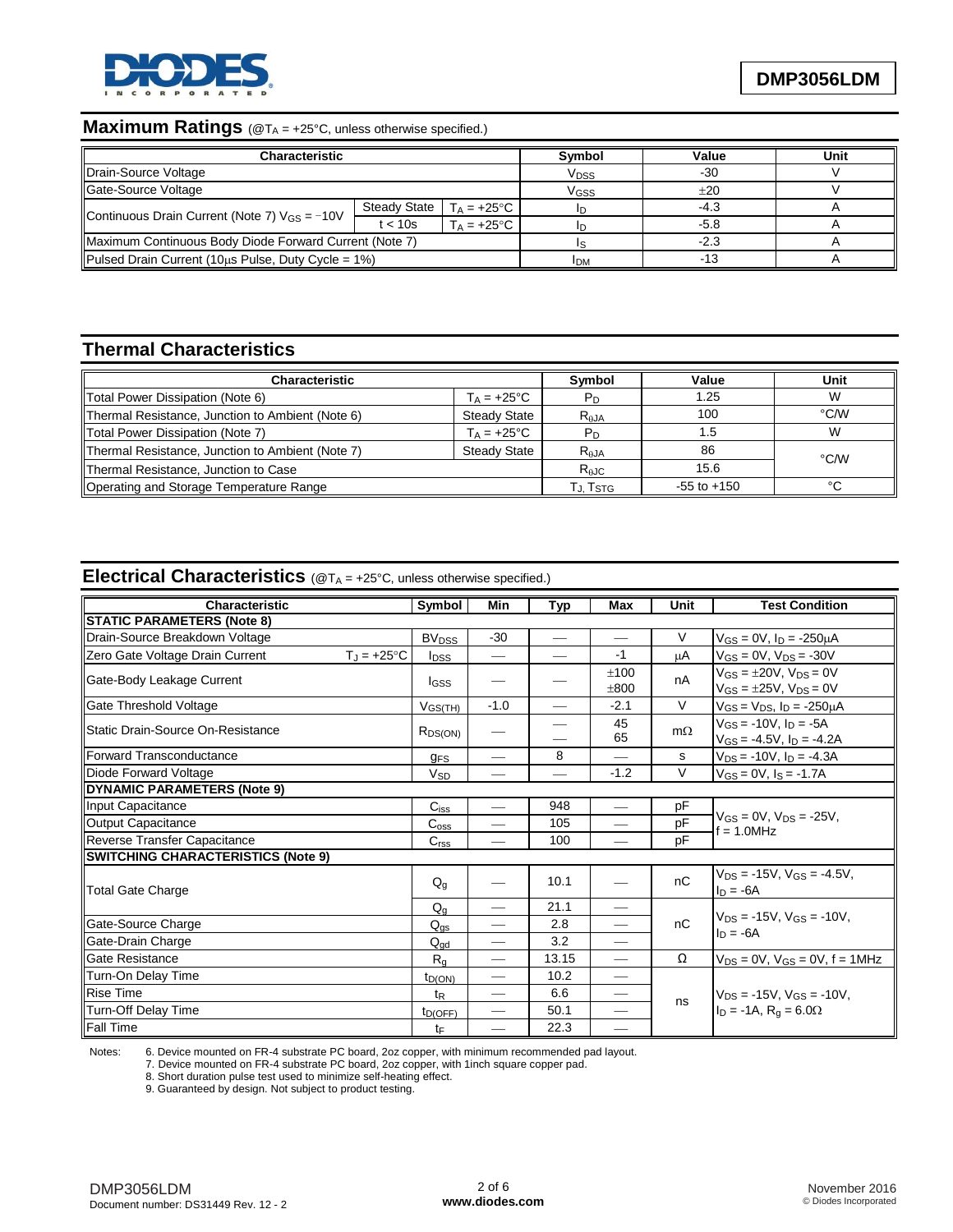

## **DMP3056LDM**

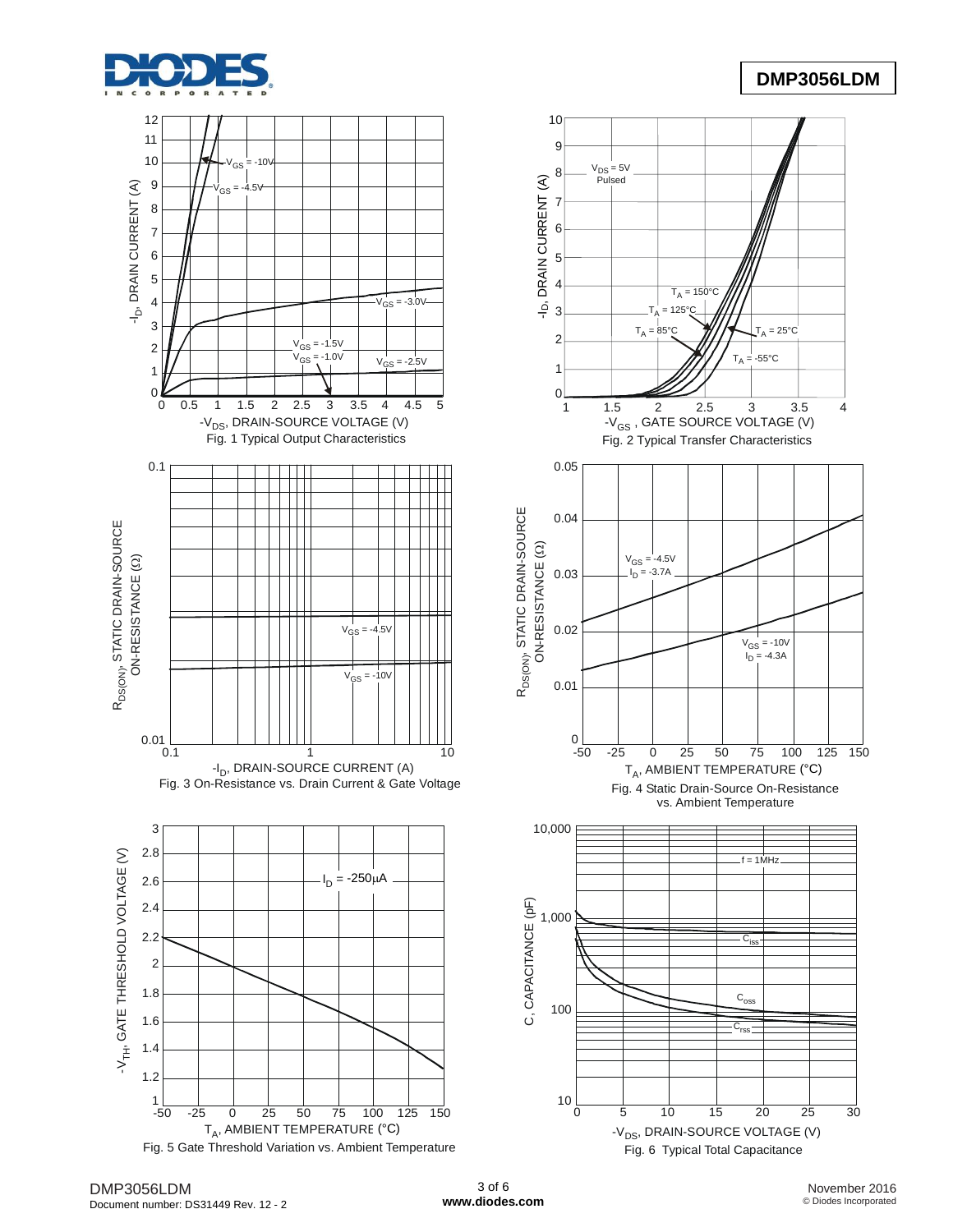







Fig. 10 Gate-Charge Characteristics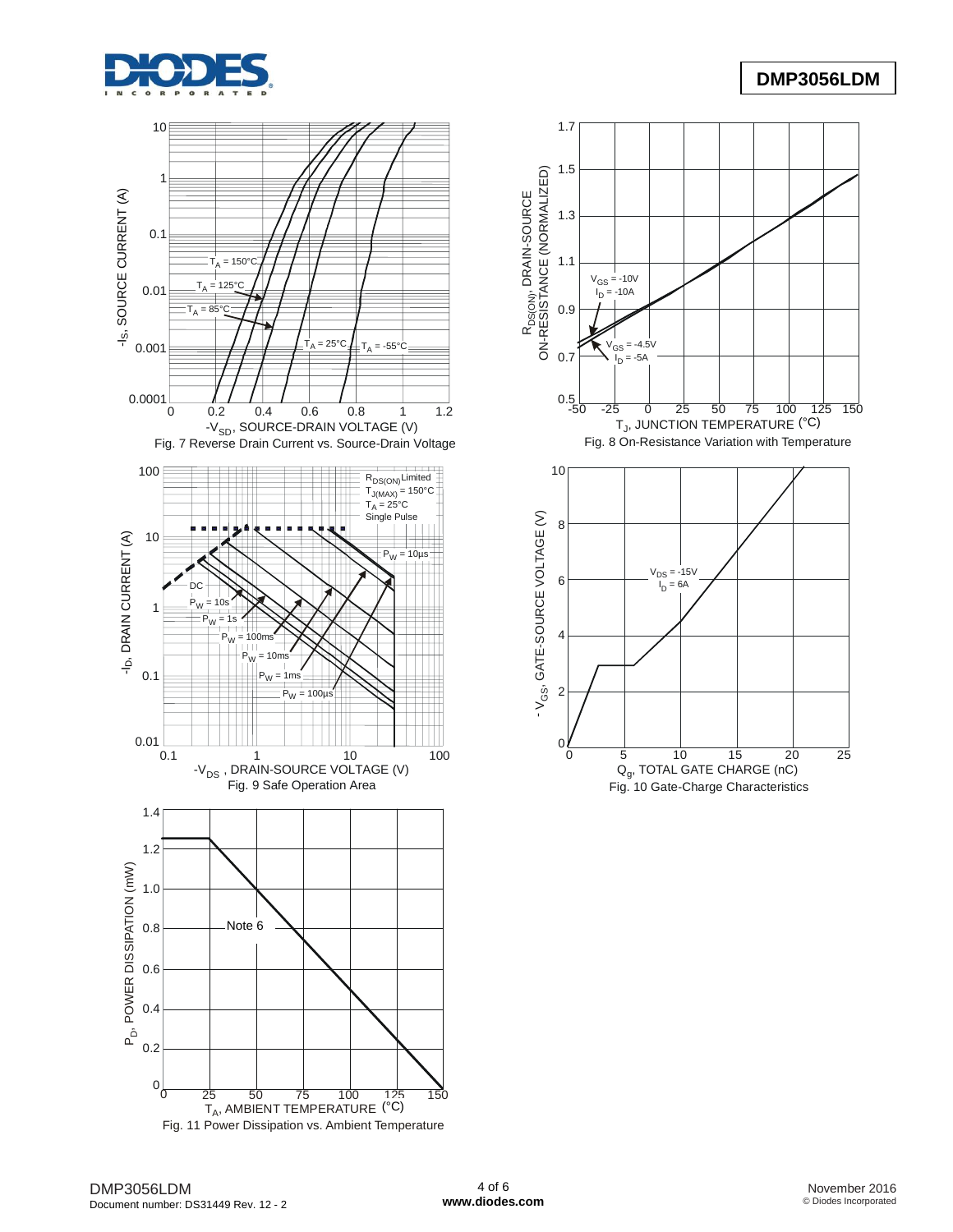



## **Package Outline Dimensions**

Please see <http://www.diodes.com/package-outlines.html> for the latest version.

#### **SOT26**



|                | <b>SOT26</b>     |      |            |  |  |  |  |
|----------------|------------------|------|------------|--|--|--|--|
| Dim            | Min              | Max  | <b>Typ</b> |  |  |  |  |
| A <sub>1</sub> | 0.013            | 0.10 | 0.05       |  |  |  |  |
| A <sub>2</sub> | 1.00             | 1.30 | 1.10       |  |  |  |  |
| A3             | 0.70             | 0.80 | 0.75       |  |  |  |  |
| b              | 0.35             | 0.50 | 0.38       |  |  |  |  |
| C              | 0.10             | 0.20 | 0.15       |  |  |  |  |
| D              | 2.90             | 3.10 | 3.00       |  |  |  |  |
| e              |                  |      | 0.95       |  |  |  |  |
| е1             |                  |      | 1.90       |  |  |  |  |
| Е              | 2.70             | 3.00 | 2.80       |  |  |  |  |
| E1             | 1.50             | 1.70 | 1.60       |  |  |  |  |
| L              | 0.35             | 0.55 | 0.40       |  |  |  |  |
| a              |                  |      | 8°         |  |  |  |  |
| a1             |                  |      | $7^\circ$  |  |  |  |  |
| Αl             | Dimensions in mm |      |            |  |  |  |  |

### **Suggested Pad Layout**

Please see <http://www.diodes.com/package-outlines.html> for the latest version.



#### **SOT26**

| <b>Dimensions</b> | Value (in mm) |
|-------------------|---------------|
| r.                | 2.40          |
| C1                | 0.95          |
| G                 | 1.60          |
| x                 | 0.55          |
|                   | 0.80          |
|                   | 3.20          |